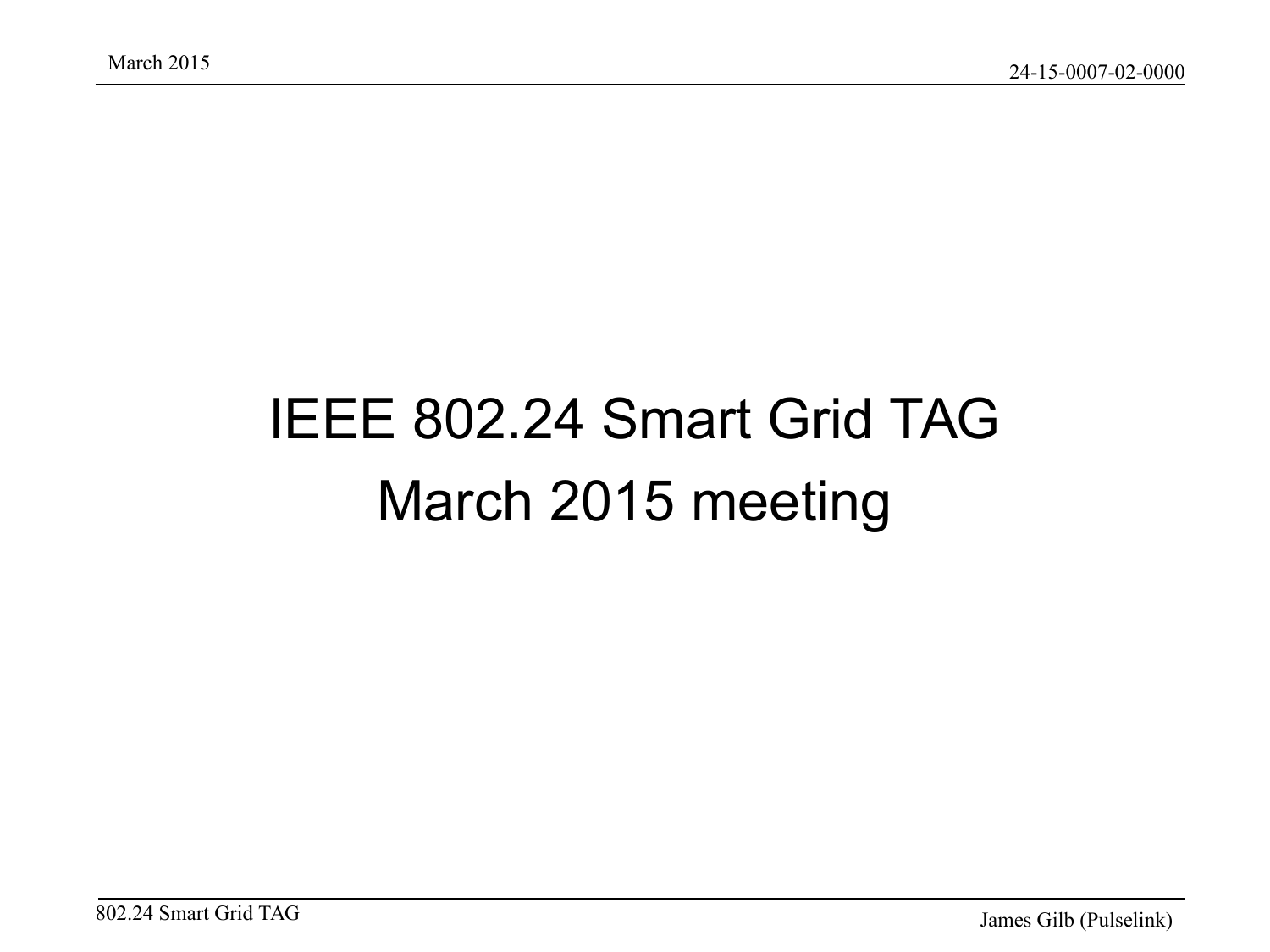### 802.24 overview

- Officers
	- Chair: James Gilb
	- Vice Chair: Tim Godfrey
- 35 voting members
- Meetings for the week
	- Mon., 16:00-18:00, Nizza
	- Tue., 16:00-18:00, Nizza
	- Wed., 16:00-18:00, Nizza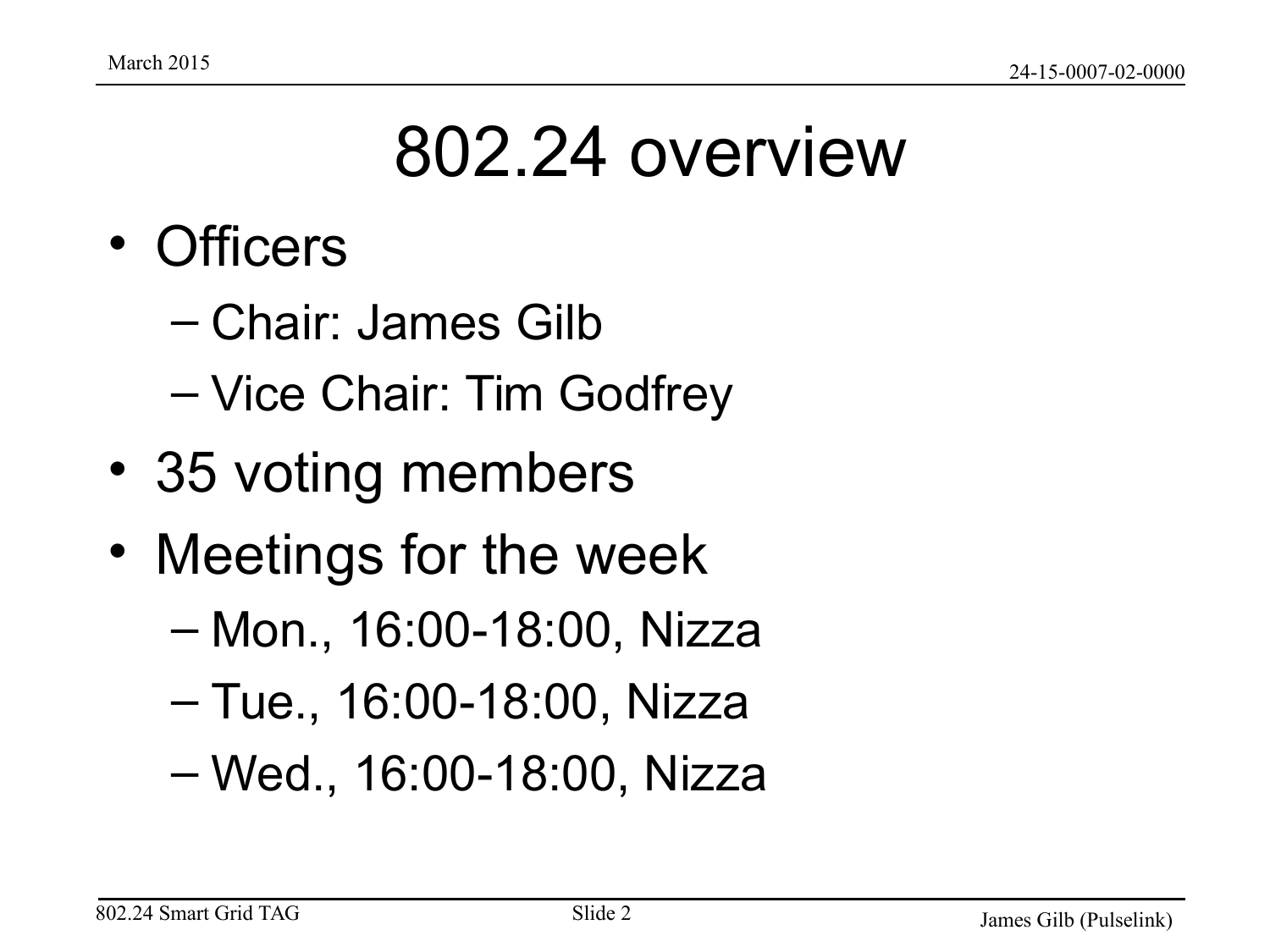#### Guidelines for IEEE-SA Meetings

- **All IEEE-SA standards meetings shall be conducted in compliance with all applicable laws, including antitrust and competition laws.**
- **Don't discuss the interpretation, validity, or essentiality of patents/patent claims.**
- **Don't discuss specific license rates, terms, or conditions.**
	- Relative costs, including licensing costs of essential patent claims, of different technical approaches may be discussed in standards development meetings.
		- Technical considerations remain primary focus
- **Don't discuss or engage in the fixing of product prices, allocation of customers, or division of sales markets.**
- **Don't discuss the status or substance of ongoing or threatened litigation.**
- **Don't be silent if inappropriate topics are discussed… do formally object.**

**If you have questions, contact the IEEE-SA Standards Board Patent Committee Administrator at patcom@ieee.org or visit http://standards.ieee.org/about/sasb/patcom/index.html** 

**---------------------------------------------------------------** 

**See** *IEEE-SA Standards Board Operations Manual***, clause 5.3.10 and "Promoting Competition and Innovation: What You Need to Know about the IEEE Standards Association's Antitrust and Competition Policy" for more details.**

#### **This slide set is available at https://development.standards.ieee.org/myproject/Public/mytools/mob/slideset.ppt**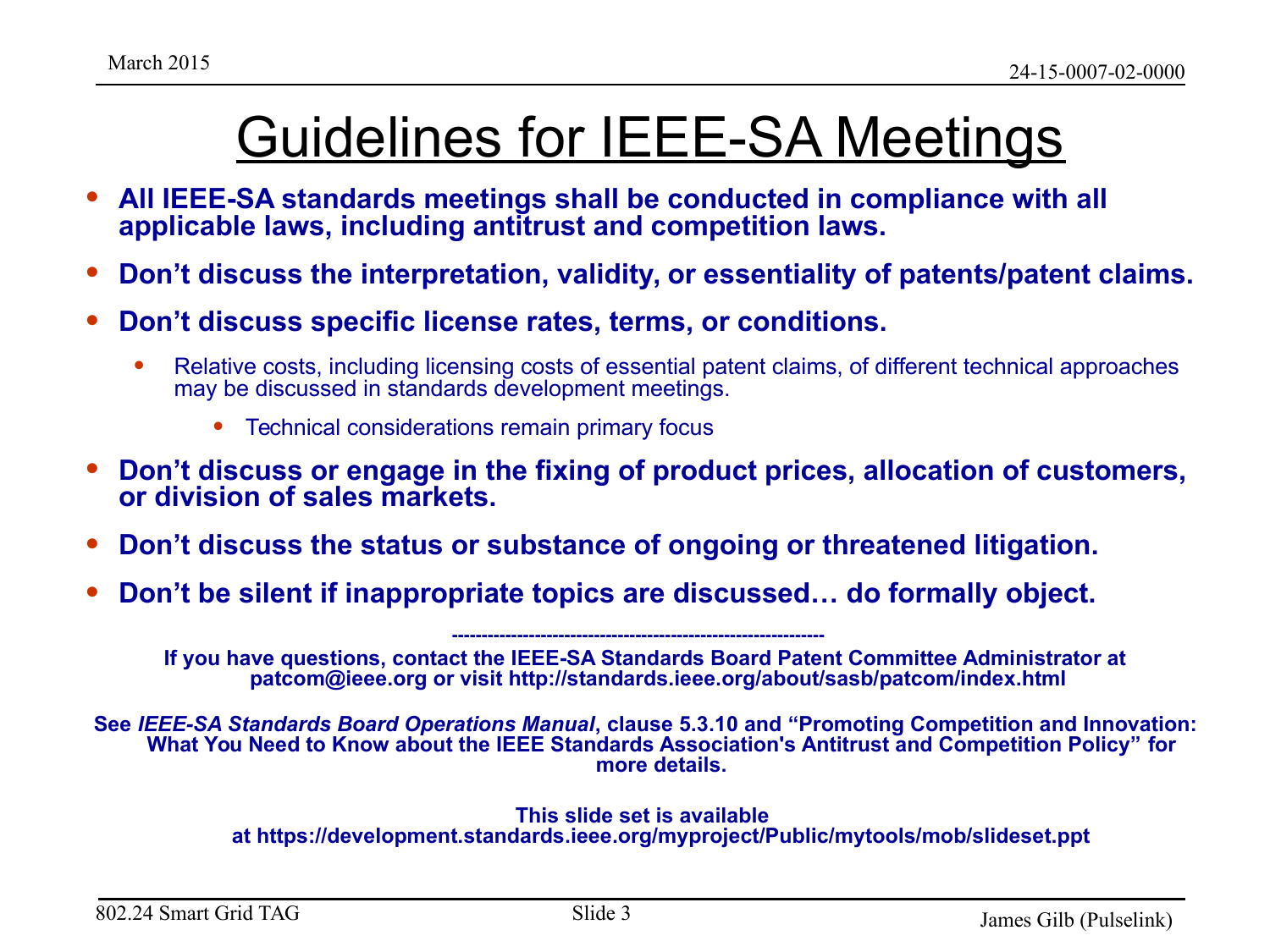#### Administration

- Attendance take on IMAT
	- Reciprocal rights for most WGs
- Web page
	- <http://www.ieee802.org/24>
- Mailing list
	- [stds-802-24@listserv.ieee.org](mailto:stds-802-24@listserv.ieee.org)
	- [802-24-voters@listserv.ieee.org](mailto:802-24-voters@listserv.ieee.org) (voters list)
- Document archive
	- <http://mentor.ieee.org/802.24/documents>
- IEEE 802 announcement reflector, stds-802-all@listserv.ieee.org
	- Send email to [listserv@listserv.ieee.org](mailto:listserv@listserv.ieee.org) with no subject and with the following 2 lines appearing first in the body of the message
		- Subscribe stds-802-all
		- end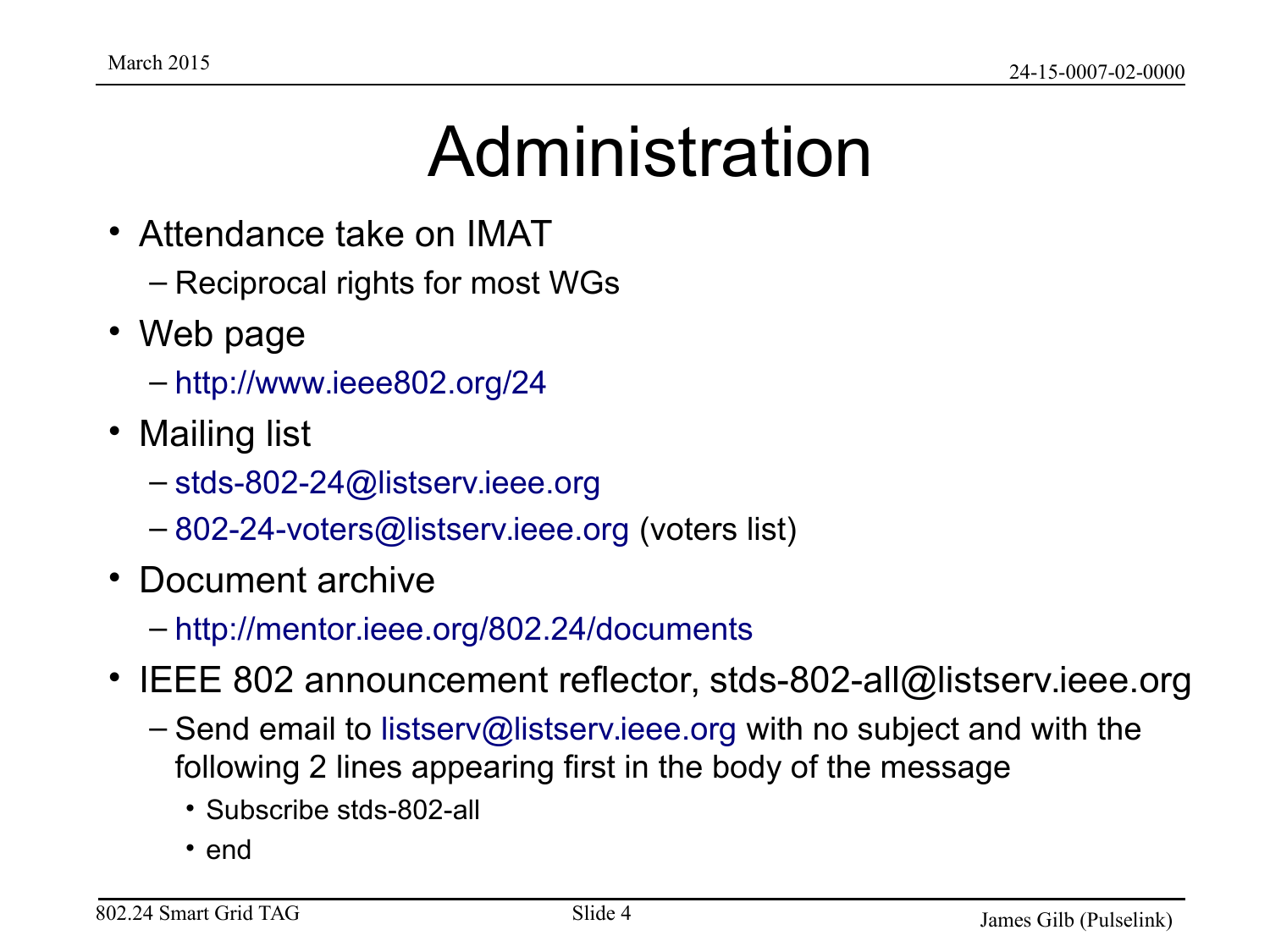### 802.24 March tasks

- 802.24.1 work
	- Presentation creation
	- Whitepaper: Comparison of 802 Smart Grid Technologies in the sub-GHz band
- IoT work
	- Respond to comments on scope document
	- Update as necessary and approve Scope document
- 802.24 work
	- Respond to liaison request from IEEE P2413
	- Chair election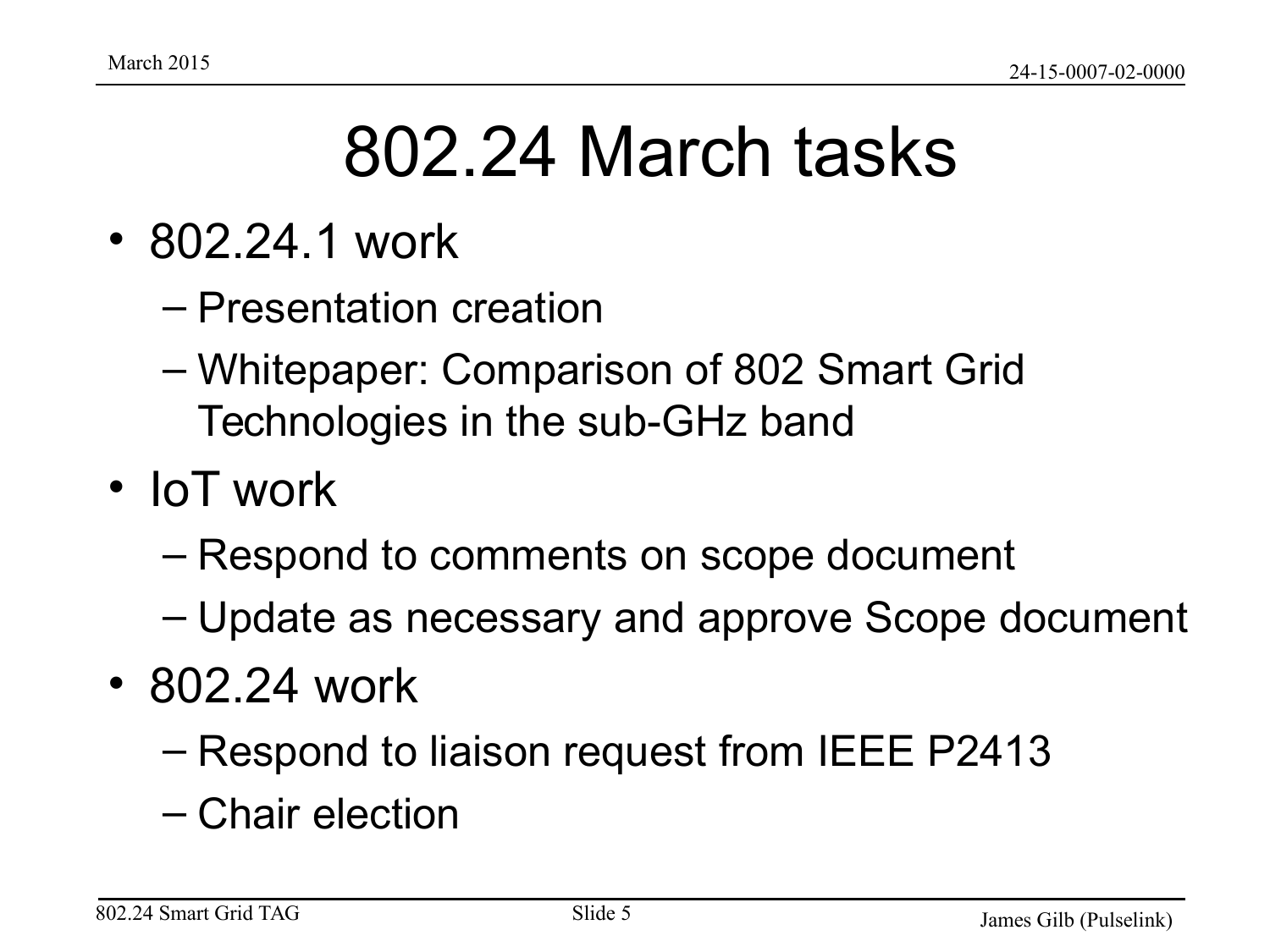## Local information

- Guest rooms includes breakfast, internet + VAT
- Food & Beverage Foyer Estrel Hall and ECC Foyer 1
	- AM Coffee & Tea 10-11am
	- PM Coffee, Tea + desert from lunch 3-4pm
	- Lunch 11:30am-1:30pm (Mon-Thursday)
	- Water included with lunch (no sodas)
- Social Event Stars In Concert in Festival Center
	- F & B served 6:30-7:30pm (2 drinks per purchased ticket)
	- Showtime 7:30pm Tickets \$30US per registered attendee \$60US per guest
- Meeting Space QR codes for schedule & space posted outside each meeting space